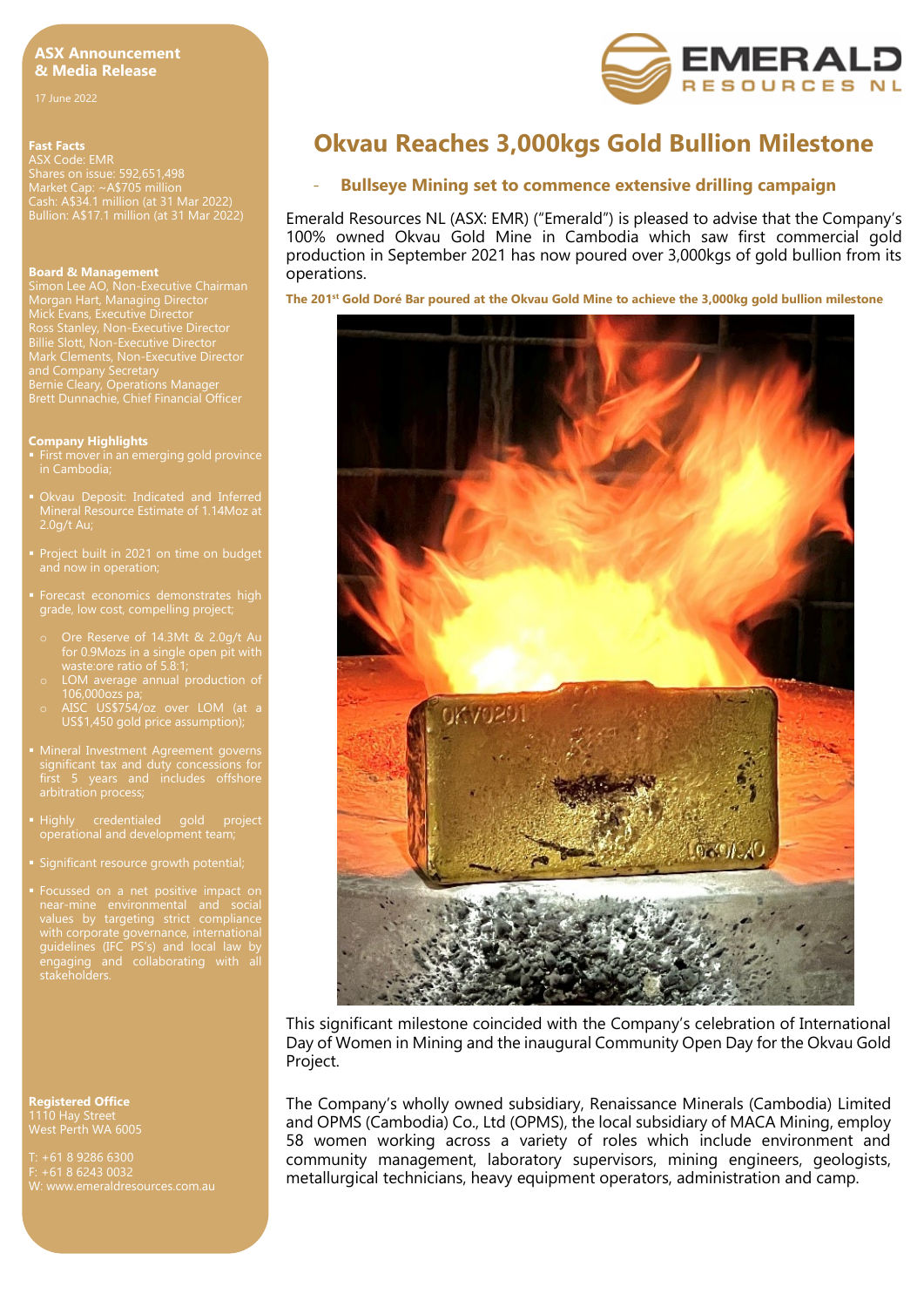

**Emerald fully supports diversity and gender equality in mining**



The inaugural Community Open Day saw more than 600 community members from Chong Plas and Memong Communes visited Chong Plas Primary School to learn about the Okvau Gold Project via mining, processing, safety, environment and human resources displays. Visitors enjoyed video presentations, listening to Emerald's local employees talk about their roles, observing how the site is monitored for environmental compliance and learning about the important role the local Phnom Prich Wildlife Sanctuary Rangers have in protecting the forest. OPMS provided a popular earthmoving display and 50 visitors were hosted at the mine and provided an in-depth tour.

**The inaugural Community Open Day continued Emerald's positive interactions with the local community**



## **Bullseye Mining Takeover**

Emerald also wishes to advise that the recommended and unconditional takeover bid for all of the issued shares of Bullseye Mining Limited (**Bullseye**) that the Company does not already own (**Offer**) closes today at **5:00pm (WST)**.

Emerald directors, Morgan Hart and Mark Clements have been appointed to the Bullseye Board, with Mr Hart as Chairman of Bullseye. The administrative, financial and operational functions of Bullseye are being transitioned to Emerald.

As announced on 3 June 2022, the extensive 98,000 metre (RC and diamond) drilling program budgeted at approximately \$10 million, which Emerald's experienced development and geological team has formulated to initially focus on the Boundary through Bungarra mineralised zone is set to commence in the coming weeks. This drilling program and future exploration and development will be funded using Bullseye's existing cash reserves and ongoing pro-rata entitlement offers to Bullseye shareholders as required.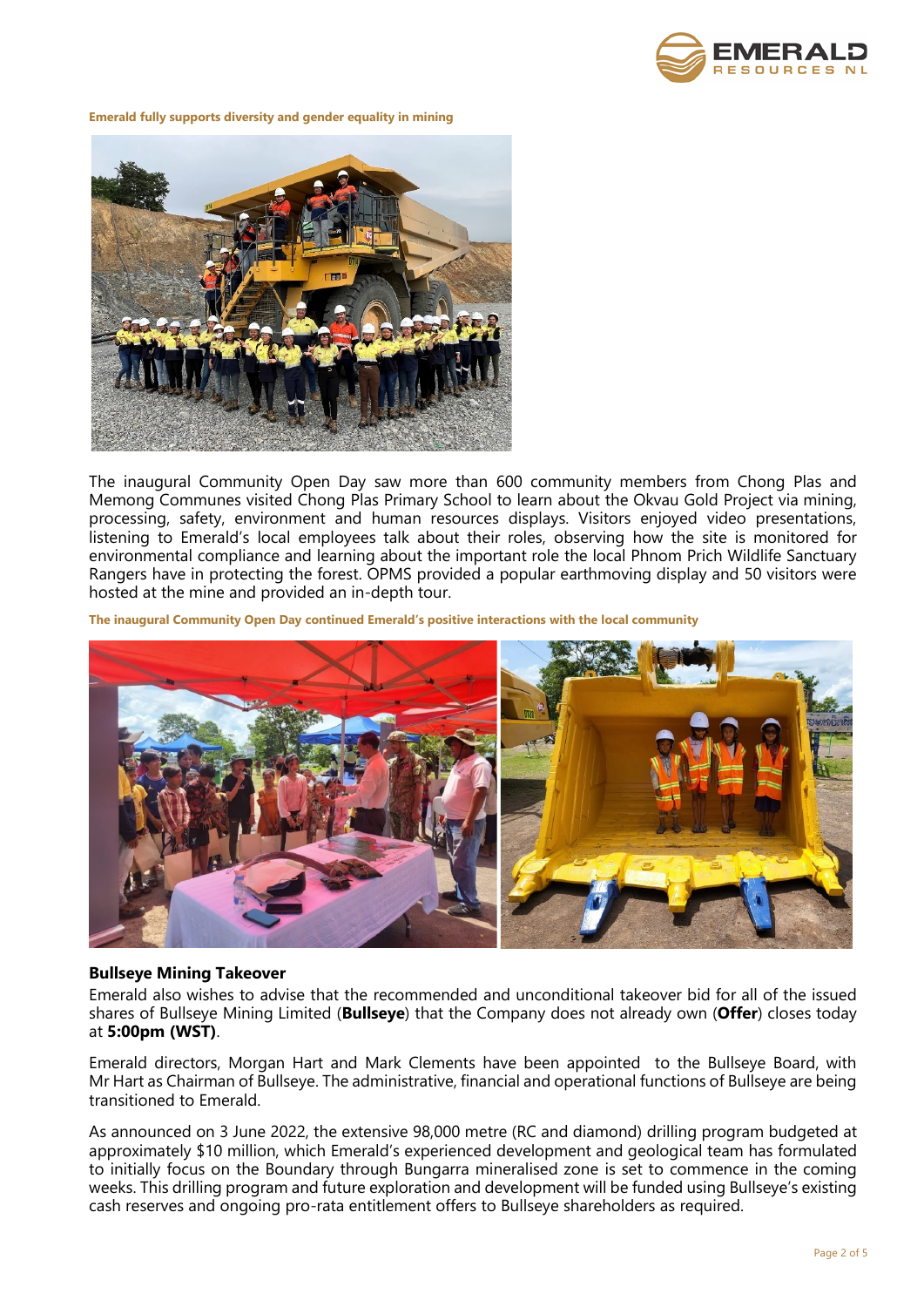

**The first RC Percussion rig has been mobilised to site**



# **Emerald's Managing Director, Morgan Hart, said:**

"The Board and management of Emerald are very pleased with the achievement of this significant 3,000kg gold bullion milestone at our 100% owned Okvau Gold Project. We are also very proud of the female representation in our workforce and welcomed the opportunity to acknowledge their significant contribution to the success of our operations on International Day of Women in Mining.

"At Emerald, our focus is on sustainable development and to demonstrate the Company's commitment to the environment and local communities we launched our inaugural Community Open Day which was a very special event and continued to develop our friendships and partnerships with all stakeholders.

"I'm also pleased as newly appointed Chair of Bullseye, that the Bullseye Board has approved the extensive drilling program about to commence which is partially funded with the balance to come from an entitlements offer to Bullseye shareholders of which Emerald is ready and willing to fund it's share out of existing cashflow."

This ASX release was authorised on behalf of the Emerald Board by: Morgan Hart, Managing Director.

For further information please contact

**Emerald Resources NL Morgan Hart Managing Director**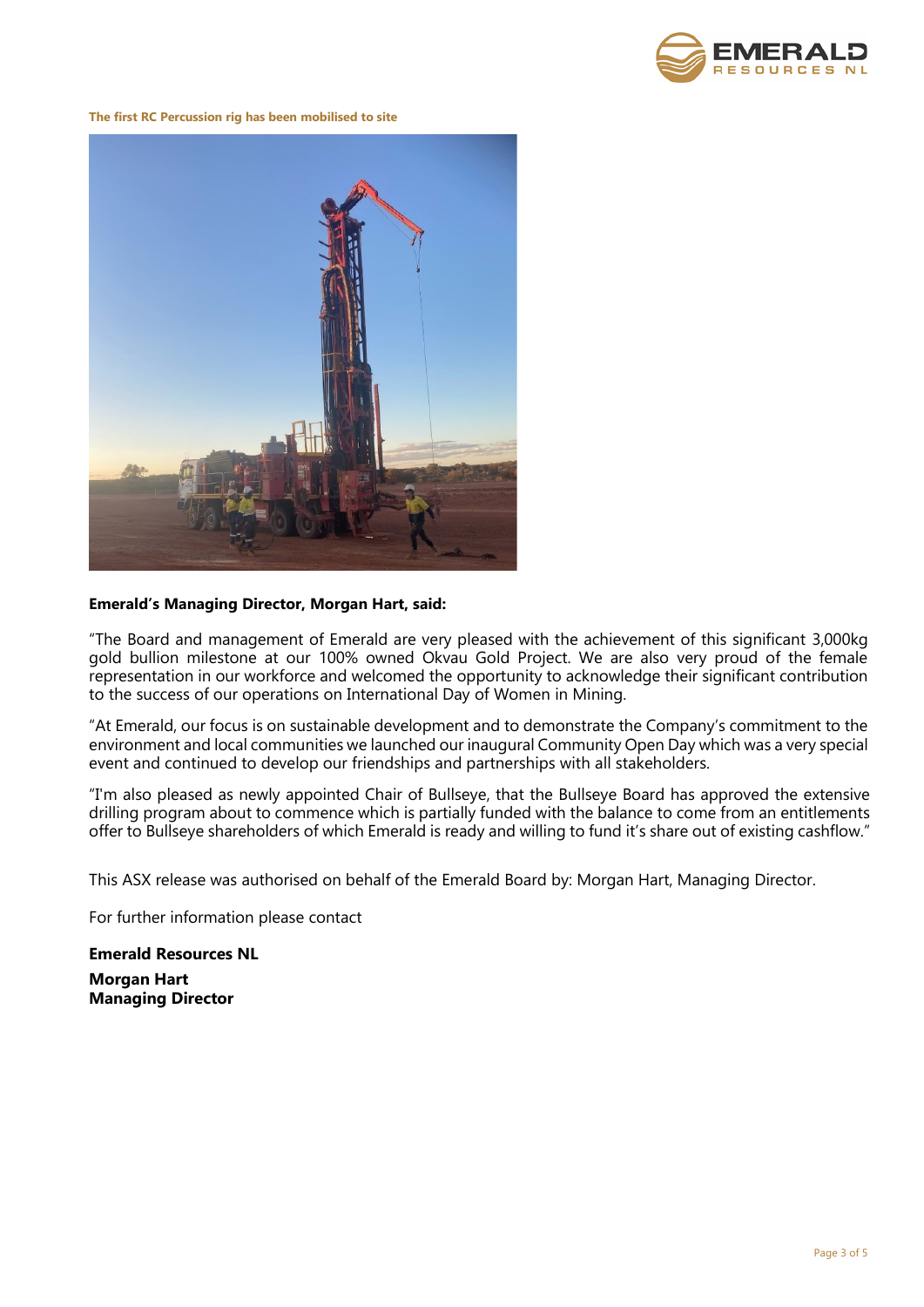

## **About Emerald Resources NL**

#### **Overview**

Emerald is a developer and explorer of gold projects. In particular, Emerald has been focused on the development and commissioning of its most advanced project, the Okvau Gold Mine in Cambodia which saw first commercial gold production in September 2021. Since gold production commenced, Emerald has now poured over 3,000kgs of gold bullion from its operations.

Emerald also hold a number of other projects in Cambodia which are made up of a combination of granted mining licences (100% owned by Emerald), and interests joint venture agreements. Together, Emerald's interest in its Cambodian Projects covers a combined area of 1,239km<sup>2</sup>.

## **Forward Looking Statement**

This document contains certain forward looking statements. These forward-looking statements are not historical facts but rather are based on the Company's current expectations, estimates and projections about the industry in which Emerald Resources operates, and beliefs and assumptions regarding the Company's future performance. Words such as "anticipates", "expects", "intends", "plans", "believes", "seeks"' "estimates", "potential" and similar expressions are intended to identify forward-looking statements. These statements are not guarantees of future performance and are subject to known or unknown risks, uncertainties and other factors, some of which are beyond the control of the Company, are difficult to predict and could cause actual results to differ materially from those expressed or forecasted in the forward looking statements, which reflect the view of Emerald Resources only as of the date of this announcement. The forward looking statements made in this release relate only to events as of the date on which the statements are made. Emerald Resources will not undertake any obligation to release publicly any revisions or updates to these forwardlooking statements to reflect events, circumstances or unanticipated events occurring after the date of this announcement except as required by law or by any appropriate regulatory authority. This document has been prepared in compliance with the current JORC Code 2012 Edition and the ASX listing Rules.

The Company believes that is has a reasonable basis for making the forward-looking statements in this announcement, including with respect to any production targets and financial estimates, based on the information contained in this announcement. Reference is made to ASX Announcements dated 1 May 2017 and 26 November 2019. All material assumptions underpinning the production target, or the forecast financial information continue to apply and have not materially changed. 100% of the production target referred to in this announcement is based on Probable Ore Reserves.

Emerald has a highly experienced management team, undoubtedly one of the best credentialed gold development teams in Australia with a proven history of developing projects successfully, quickly and cost effectively. They are a team of highly competent mining engineers and geologists who have overseen the successful development of gold projects in developing countries such as the Bonikro Gold Project in Cote d'Ivoire for Equigold NL and more recently, Regis Resources Ltd.

## **Competent Persons Statements**

The information in this report that relates to Exploration and Drill Results is based on information compiled by Mr Keith King, who is an employee to the Company and who is a Member of The Australasian Institute of Mining & Metallurgy. Mr Keith King has sufficient experience which is relevant to the style of mineralisation and type of deposits under consideration and to the activity which he is undertaking to qualify as a Competent Person as defined in the 2012 Edition of the 'Australasian Code for Reporting of Exploration Results, Mineral Resources and Ore Reserves'. Mr Keith King has reviewed the contents of this release and consents to the inclusion in this announcement of all technical statements based on his information in the form and context in which it appears.

The information in this report that relates to Mineral Resources for the Okvau Gold Deposit was prepared by EGRM Consulting Pty Ltd, Mr Brett Gossage, who is a consultant to the Company, who is a Member of the Australasian Institute of Mining & Metallurgy (AIG), and has sufficient experience relevant to the style of mineralisation and type of deposit under consideration and to the activity which he is undertaking to qualify as a Competent Person as defined by the 2012 edition of the "Australasian Code for Reporting of Exploration Results, Mineral Resources and Ore Reserves". Mr Gossage has reviewed the contents of this news release and consents to the inclusion in this announcement of all technical statements based on his information in the form and context in which it appears.

Information in this announcement that relates to Ore Reserves for the Okvau Gold Deposit is based on, and fairly represents, information and supporting documentation prepared by Mr Glenn Williamson, an independent specialist mining consultant. Mr Williamson is a Member of the Australasian Institute of Mining & Metallurgy. Mr Williamson has sufficient experience which is relevant to the style of mineralisation and type of deposit under consideration and to the activity which he is undertaking to qualify as a Competent Person (or 'CP') as defined in the 2012 edition of the "Australasian Code for Reporting of Exploration Results, Mineral Resources and Ore Reserves". Mr Williamson has reviewed the contents of this news release and consents to the inclusion in this announcement of all technical statements based on his information in the form and context in which it appears.